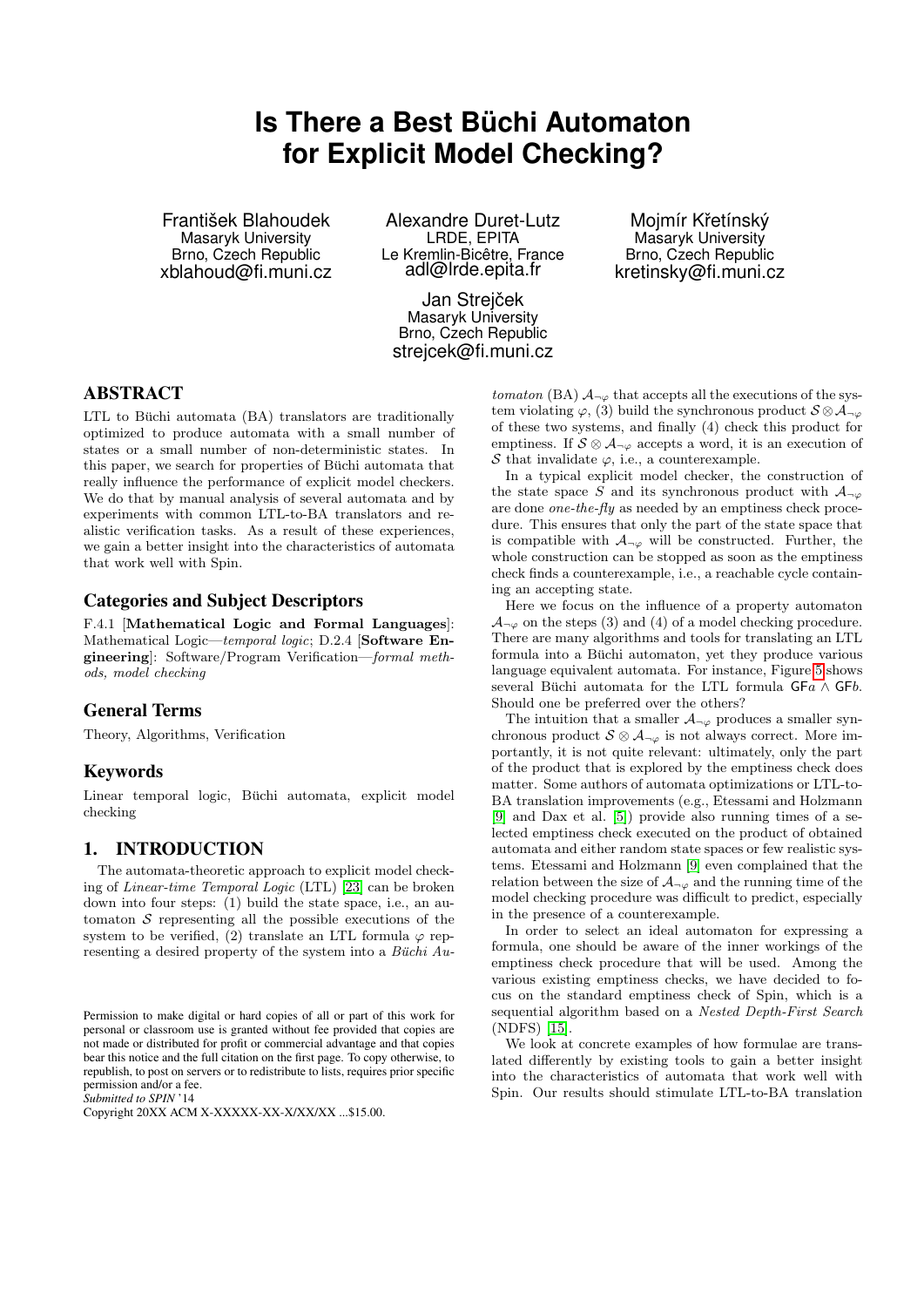researchers to focus on another aspects of produced automata: not only their size and determinism.

The paper is organized as follows. The next section motivates our research by experimental results quantifying influence of property automata on the performance of the explicit model checker Spin. Section [3](#page-2-0) describes standard approaches to automata optimization motivated by reduction of the product size. In Section [4,](#page-3-0) we discuss how property automata can affect the performance of the NDFS-based emptiness check of Spin.

We assume familiarity with LTL and Büchi automata [\[3\]](#page-7-2).

# 2. MOTIVATION BY EMPIRICAL DATA

First of all, we present experimental results showing how important the impact of Büchi automata on Spin's performance can be. We use the following benchmark, software, and hardware.

Benchmark. The considered benchmark set is based on the set of realistic model checking tasks BEEM [\[17\]](#page-8-2). Out of the original 735 pairs of a model in Promela and a corresponding specification formula, we have removed 12 pairs with formulae containing the string active in the name of some atomic proposition as Spin fails to run these tasks (it is a reserved keyword). To each model describing some mutual exclusion algorithm (altogether 22 instances of parametric models called anderson, peterson, and bakery), we add three formulae:

- 1.  $GF(P_0@CS) \rightarrow GF(P_0@NCS)$  meaning that if a process  $P_0$  spends infinitely many steps in a critical section, then it also spends infinitely many steps in a noncritical section,
- 2.  $GF(P_0@NCS) \rightarrow GF(P_0@CS)$  meaning that if a process  $P_0$  spends infinitely many steps in a non-critical section, then it also spends infinitely many steps in a critical section,
- 3.  $\mathsf{FG}\neg((P_0@{\mathrm{CS}}\wedge P_1@{\mathrm{CS}})\vee(P_0@{\mathrm{CS}}\wedge P_2@{\mathrm{CS}})\vee(P_1@{\mathrm{CS}}\wedge P_2@{\mathrm{CS}})$  $P_2 \text{QCS}$ ) meaning that after finitely many steps, it never happens that two of the processes  $P_0$ ,  $P_1$ , and  $P_2$  are in a critical section at the same time.

To sum up, we consider  $735 - 12 + 3 \cdot 22 = 789$  verification tasks. All the benchmarks and measurements presented in this section are available at [http://fi.muni.cz/](http://fi.muni.cz/~xblahoud/spin2014.tar.gz) [~xblahoud/spin2014.tar.gz](http://fi.muni.cz/~xblahoud/spin2014.tar.gz).

Software. We use five LTL-to-BA translators presented in Table [1:](#page-1-0) Spin and LTL2BA are well established and popular translators, MoDeLLa was the first translator focusing on determinism of produced automata, and LTL3BA and Spot represent contemporary translators. The last two translators are used in several settings: the settings denoted by LTL3BA (det) and Spot (det) aim to produce more deterministic automata, while the setting called Spot (no jump) is explained in Section [4.](#page-3-0) The same version of Spin (with its default settings) is also used in all our experiments to perform all model checking steps except the LTL-to-BA translation. In particular, the partial-order reduction, which severely limits the exploration of the state-space, is enabled.

Hardware. All computations are performed on an HP DL980 G7 server with 8 eight-core 64-bit processors Intel

<span id="page-1-0"></span>Table 1: Considered LTL-to-BA translators, for reference.

| tool           |       | version command                |
|----------------|-------|--------------------------------|
| Spin [9, 14]   | 6.2.5 | $spin-f$                       |
| $LTL2BA$ [10]  |       | $1.1$ 1tl2ba -f                |
| $MoDeLLa$ [19] |       | 1.5.9 mod2spin $-f$            |
| $LTL3BA$ [1]   |       | $1.0.2$ 1tl3ba -S -f           |
| LTL3BA (det)   |       | $ltl13ba$ -S -M -f             |
| Spot [7]       |       | $1.2.3a$ ltl $2$ tgba -s       |
| Spot (det)     |       | $ltl2tgba -s -D$               |
| Spot (no jump) |       | $ltl2tgba -s -x degen-lskip=0$ |

Xeon X7560 2.26GHz and 448 GiB DDR3 RAM. Each execution of Spin has been restricted by 30 minutes timeout and a memory limit of 20GiB.

Originally, we have measured the impact of Büchi automata on Spin by its running time. Unfortunately, our computation server is shared with other users and its variable workload has led to enormous dispersion of measured running times. We have observed a running time difference over 300% on the same input. Hence, instead on running times, we focus on the count of visited transitions, which is a stable statistic produced directly by Spin. The number of visited transitions accumulates the numbers of product transitions explored in depth-first searches executed during a run of the NDFS algorithm (see Section [4](#page-3-0) for a brief description of NDFS). Hence, the number of visited transitions should be proportional to the running time on a dedicated machine.

For each of the 789 considered verification tasks, we translate the negation of the formula by all the mentioned translators and we run Spin on the model with each of the obtained automata. For 778 tasks, Spin successfully finishes the computation within the given limits at least for two automata obtained by different translation tools. For each such a verification task, we find the maximal and the minimal numbers of visited transitions and we compute their ratio. Intuitively, the ratio represents how many times slower Spin can be if we choose the worst of the produced automata compared to the best of those.

Out of the 778 tasks, the ratio is exactly 1 only in 30 cases. In other words, in more than 96% of the considered verification tasks, the choice of an LTL-to-BA translator has an influence on running time of Spin.

In fact, the ratios significantly differ for verification tasks where the model satisfies a given formula and for those with a counterexample. Out of the 778 tasks, 696 tasks contain counterexamples while 82 tasks do not. The ratios for these two sets are presented by box-plots in Figure [1.](#page-2-1) One can clearly see that the selection of a Büchi automaton has a bigger impact on the verification tasks with counterexamples (median ratio is over 5.7) than on the tasks without counterexamples (median ratio is 1.4). Both sets contain extreme cases where the ratios exceed  $10^6$ .

Spin also provides stored states, which is the total count of constructed and stored product states and should be proportional to the memory consumed by Spin. If we compute ratios of maximal and minimal numbers of stored states, we get the ratio 1 in 63 out of the 778 tasks. Figure [2](#page-2-2) presents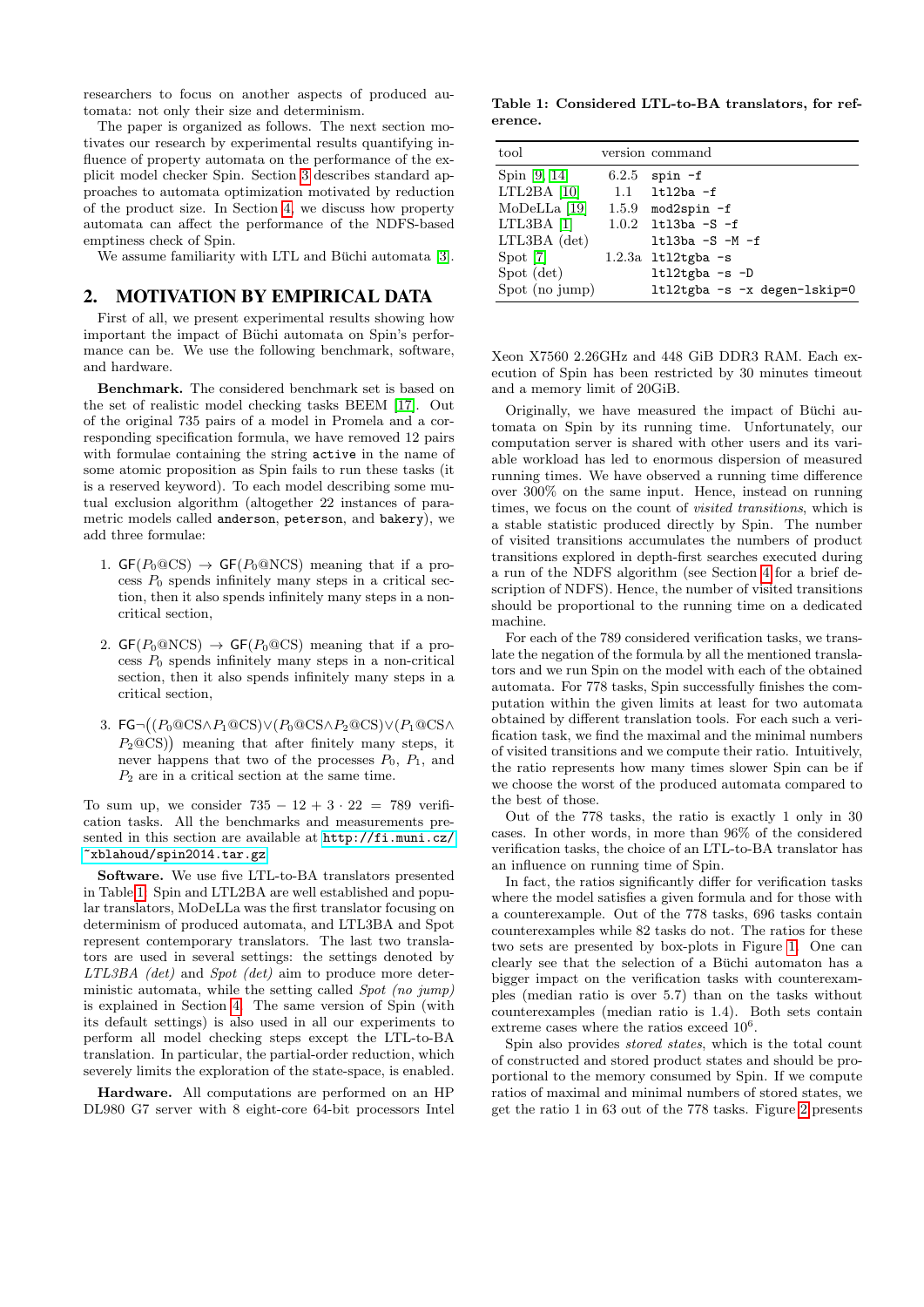

<span id="page-2-1"></span>Figure 1: Impact of Büchi automata on visited transitions.

box-plots of the ratios for tasks with and without counterexamples. One can see that the situation is analogous to ratios of visited transitions, but the ratios of stored states are slightly lower.

To sum up, the choice of a Büchi automaton is an important issue substantially affecting both running time and memory needed for the explicit model checking process implemented in Spin.

# <span id="page-2-0"></span>3. STANDARD APPROACH TO OPTIMI-ZATION: HELPING THE PRODUCT

Most of the work on optimizing the translation of LTL formulae to Büchi automata has focused on building Büchi automata with the smallest possible number of states [e.g. [4,](#page-7-6) [10,](#page-7-3) [20,](#page-8-5) [13,](#page-7-7) [22\]](#page-8-6). This is motivated by the observation that the synchronous product of a Büchi automaton  $A$  with a state space  $S$  can have the same number of states as their Cartesian product in the worst case:  $|\mathcal{S} \otimes \mathcal{A}| \leq |\mathcal{S}| \times |\mathcal{A}|$ . Therefore, decreasing |A| lowers the upper bound on  $|\mathcal{S} \otimes \mathcal{A}|$ .

However it is possible to build contrived examples where a smaller  $|\mathcal{A}|$  yield a larger product. For instance, removing one state in the automaton  $A_1$  of Figure [3](#page-2-3) doubles the size of its product with the state space  $S$  of the same figure from 3 to 6 states. Of course, if  $S$  was a similar cycle of 2 states, the smaller automaton  $A_2$  would give a smaller product.

Hence, one cannot hope to build an optimal property automaton  $A$  without a priori knowledge of the system  $S$ .

With the introduction of LBTT [\[21\]](#page-8-7), a tool that checks the output of different LTL-to-BA translators by doing many cross-comparisons, including some products with random state spaces, tool designers started to evaluate not only the size of the produced automata, but also the size of their products with random state spaces [e.g. [19,](#page-8-4) [8\]](#page-7-8). A recent clone of LBTT called ltlcross [\[6\]](#page-7-9) computes multiple products with random state spaces to lessen the luck factor. Se-



<span id="page-2-2"></span>Figure 2: Impact of Büchi automata on visited states.

bastiani and Tonetta [\[19\]](#page-8-4) used this "product with a random state space" measurement to benchmark their translator MoDeLLa against other available translators to support the claim that producing "more deterministic" Büchi automata might be more important than producing small Büchi automata.

Benchmarks based on the size of products may look like Table [2.](#page-3-1) The table shows that MoDeLLa generates automata that are slightly bigger than LTL2BA (its competitor in 2003) but when looking at the product, MoDeLLa causes fewer transitions to be built. If the number of transitions is proportional to the running time of a model checker and the number of states is proportional to its memory consumption, MoDeLLa has effectively traded memory for speed.

MoDeLLa's results do not appear to hold today: more recent translators such as LTL3BA or the translator of Spot



<span id="page-2-3"></span>Figure 3: Two BA for GFa and a state space.  $A_1 \otimes S$ has 3 states whereas  $A_2 \otimes S$  has 6. Note that edges in the automata are labelled by Boolean formulae over atomic propositions, where  $\bar{a}$  means  $\neg a$ ,  $\top$  stands for true, and ab used later means  $a \wedge \neg b$ . Formally, an edge labelled with a formula  $\rho$  represents all the transitions that are labelled with a subset M of atomic propositions such that  $M \models \rho$ .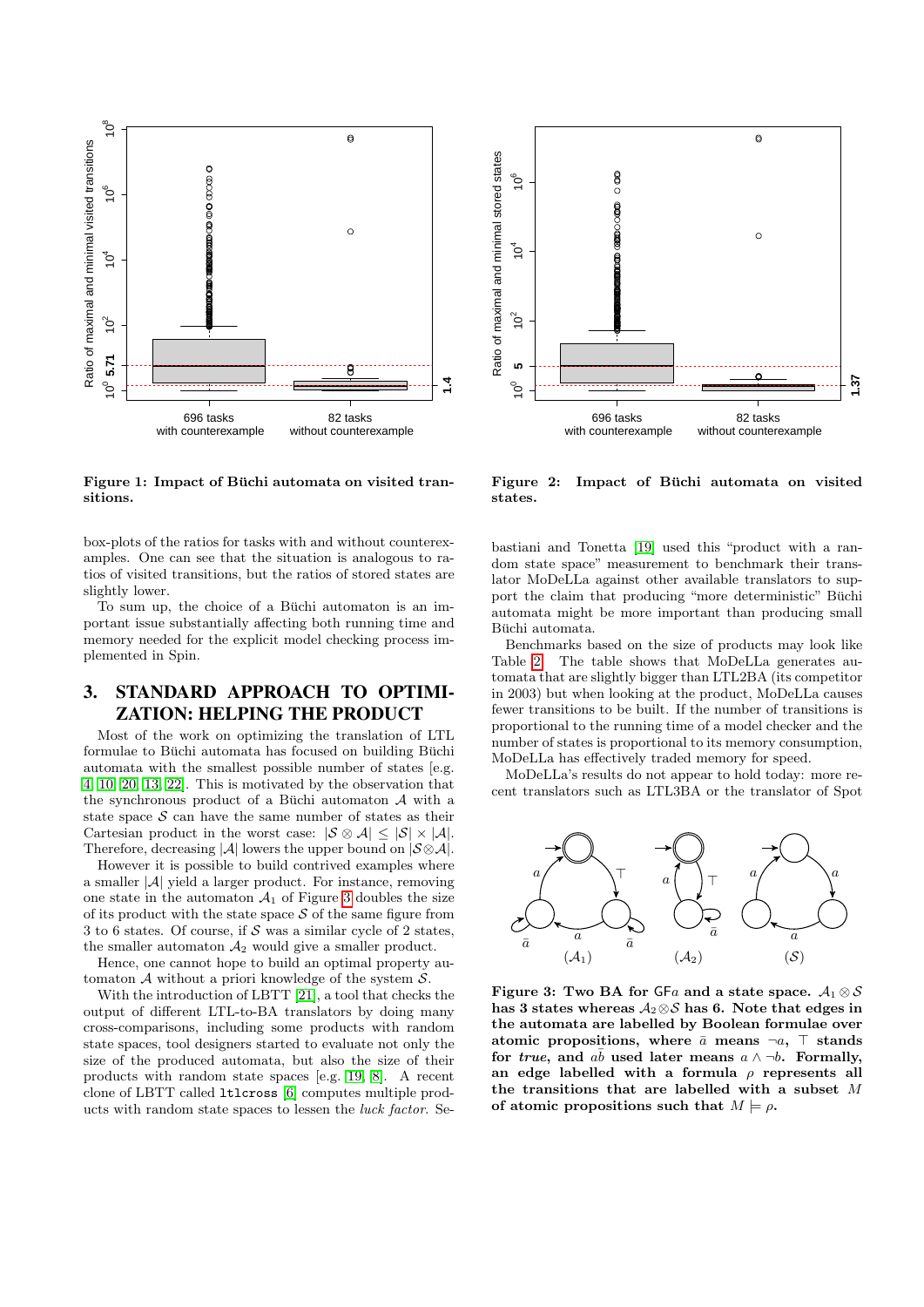<span id="page-3-1"></span>Table 2: Translation of 178 formulae from the literature using different LTL-to-BA translators, with a timeout of 60 seconds. Column n indicates how many translations are successful within the allocated time. The automata columns show accumulated values of standard automata characteristics for all successful translations. Column ndst gives the number of non-deterministic states in the automata. All produced automata are synchronized with the same 100 random systems, and the median number of states and transitions of these products is kept. The products columns represent the medians accumulated over all successful translations. The right-most part of the table counts the number of formulae for which the translator on the row produces an automaton with higher median number of transitions in the products that the translator of the column.

|                             |     | automata |      |       | products |        | cases with <i>product trans</i> bigger than |                   |     |                   |          |     |                   |          |          |
|-----------------------------|-----|----------|------|-------|----------|--------|---------------------------------------------|-------------------|-----|-------------------|----------|-----|-------------------|----------|----------|
|                             | n   | states   | ndst | edges | trans    | states | trans                                       | $\left( 1\right)$ | (2) | $\left( 3\right)$ | (4)      | (5) | $\left( 6\right)$ | $^{(7)}$ | $^{(8)}$ |
| Spin<br>(1)                 | 161 | 1739     | 1474 | 9318  | 46252    | 260934 | 8892105                                     | $\Omega$          | 102 | 143               | 107      | 150 | 150               | 150      | 146      |
| (2) LTL2BA                  | 178 | $1003\,$ | 802  | 3360  | 30159    | 191668 | 5556159                                     | $\overline{5}$    | 0   | 137               | 49       | 161 | 157               | 156      | 142      |
| MoDeLLa<br>(3)              | 178 | 1297     | 647  | 4311  | 23874    | 216938 | 4193567                                     | 15                | 33  | 0                 | 41       | 110 | 116               | 114      | 91       |
| $(4)$ LTL3BA                | 178 | 795      | 595  | 2209  | 21240    | 151373 | 4273646                                     | $\Omega$          | 23  | 126               | $\Omega$ | 149 | 153               | 152      | 140      |
| $(5)$ LTL3BA $(det)$        | 178 | 830      | 326  | 2405  | 14414    | 155716 | 2901474                                     | $\theta$          | 0   | 10                | 5        |     | 76                | 75       | 63       |
| Spot<br>(6)                 | 178 | 657      | 94   | 1615  | 10304    | 127792 | 2326271                                     |                   | 6   | 15                | 5        | 30  | $\Omega$          |          |          |
| Spot (det)<br>(7)           | 178 | 662      | 88   | 1639  | 10414    | 128178 | 2328422                                     | 1                 |     | 17                | 6        | 33  | 4                 | 0        | $\Omega$ |
| Spot (no jump) $178$<br>(8) |     | 785      | 104  | 1874  | 12273    | 152592 | 2719360                                     | 12                | 28  | 40                | 27       | 70  | 61                | 57       | $\Omega$ |

can produce automata that are significantly smaller and yield smaller products with random state spaces. These translators also have options to produce more deterministic automata, but the resulting products are not always better.

The right part of Table [2](#page-3-1) compares the translators by the sizes of products of produced automata with a fixed set of random systems. For instance, one can observe that even though Spot (6) produces the lowest accumulated number of product transitions in this benchmark, there are 30 formulae where the generated products have more transitions than those obtained by LTL3BA (det) (5). Conversely, automata from LTL3BA (det) produce products with more transitions than those of Spot for 76 formulae.

It should be noted that optimizing A to minimize  $|\mathcal{S} \otimes \mathcal{A}|$ is not equivalent to optimizing  $A$  for the model checking procedure, because the product  $S \otimes A$  is constructed onthe-fly by most emptiness check algorithms. An emptiness check may explore a part of the product, and may explore it several times. Ultimately, any change to  $A$  should really be measured only by its effect on the model checker used. Such an evaluation was done for instance by Dax et al. [\[5\]](#page-7-1): in addition to explaining how to build minimal weak deterministic Büchi automata (WDBA) for a subclass of LTL, they showed that their minimal WDBA are smaller than the non-deterministic BA produced by other translators. They also show that they improved the running times of Spin on a few verification tasks.<sup>[1](#page-3-2)</sup>

We study how Spin's emptiness check can be helped by changing  $A$  in the next section. Improving the size of the product is one way to improve the performance of Spin (as the example of Section [4.5](#page-5-1) illustrates), but there are also other aspects. For example, the location of accepting states have an influence too.

# <span id="page-3-0"></span>4. ANOTHER VIEW TO OPTIMIZATION: HELPING THE EMPTINESS CHECK

### 4.1 Emptiness Checks with Nested DFS

To check the emptiness of  $S \otimes A_{\neg \varphi}$ , one should search for a cycle that is reachable from the initial state and that contains at least one accepting state. The emptiness check procedure used in Spin by default is based on two nested depthfirst searches [\[15\]](#page-8-1): the main DFS, which we shall call blue, explores the product (on-the-fly) and every time it would backtrack from an accepting state s (i.e., all successors of s have been explored by the blue DFS) it starts a second, red DFS from s. If the red DFS reaches any state on the blue DFS search stack then a reachable and accepting cycle is found (since s is reachable from all states on the blue DFS search stack) and the algorithm reports it as a counterexample. Otherwise, the red DFS terminates and the blue DFS can continue. The two DFS always ignore states that have been completely explored by an instance of the red DFS, so a non-accepting strongly connected component is never visited more than twice.

When a counterexample exists in the product, the emptiness check may report it more or less rapidly depending on the order in which it has explored the transitions of the product. With any luck, the first transition selected at each step of the DFS will lead to an accepting cycle. Conversely, the first transitions followed might lead to a huge component of the product that just turns out to be a dead-end, and from which the emptiness check has to backtrack before finding the counterexample. As the selected transition order in  $S \otimes A_{\neg \varphi}$  depends on the order of the transitions in the property automaton  $A_{\neg \varphi}$ , this explains some of the huge differences noticed in Figure [1](#page-2-1) and [2.](#page-2-2) Note that previous attempts to explore reordering of the transitions of A to help the emptiness check have been inconclusive [\[12\]](#page-7-10), so we did not pursue this direction. (Furthermore the swarming techniques [\[16\]](#page-8-8) used nowadays makes this topic even less attractive.)

As an extra optimization, if the blue DFS hits its own search stack by following a transition that is either going to or coming from an accepting state [\[11,](#page-7-11) [18\]](#page-8-9), then an accepting cycle can be reported without even starting any red DFS.

<span id="page-3-2"></span><sup>&</sup>lt;sup>1</sup>We omitted their tool from our benchmark because  $(1)$  it only supports a subset of LTL, and (2) their optimization is implemented in Spot and both tools would therefore return the same automata. Besides, the subset of LTL does not include the formulae studied in Sections [4.3](#page-4-0) and [4.5.](#page-5-1)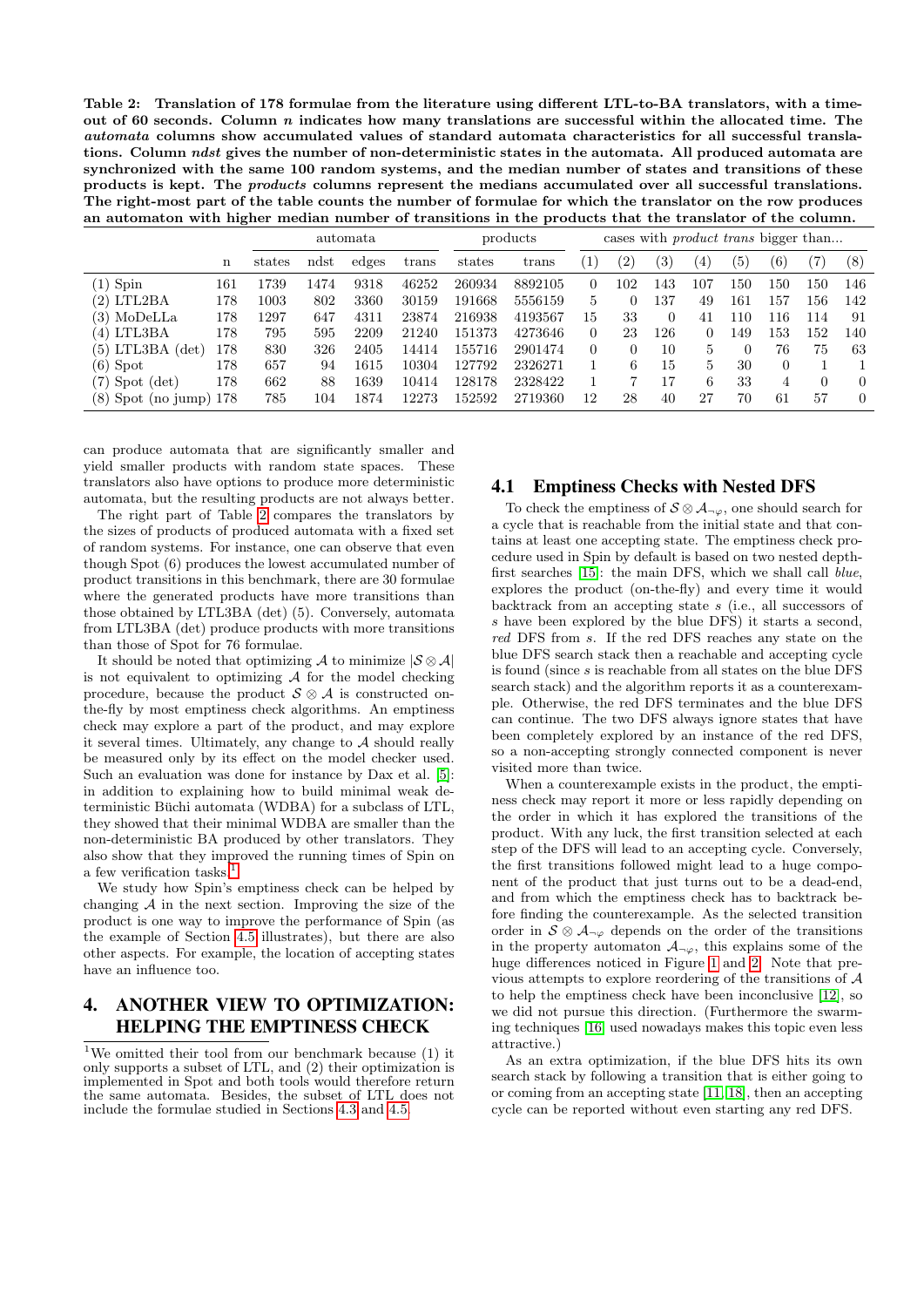

<span id="page-4-1"></span>Figure 4: Automata for  $a \wedge G(a \rightarrow X(\bar{a} \wedge X(\bar{a} \wedge Xa)))$ .  $\mathcal{B}_1$  is inherently weak,  $\mathcal{B}_2$  is weak.

#### 4.2 Weak Automata

The last optimization, which can be effectively applied only on products with an accepting cycle, suggests that of the two automata of Figure [4,](#page-4-1)  $\mathcal{B}_2$  should be preferred. Indeed when the blue DFS reaches a state of its search stack in the product  $S \otimes B_2$ , it is guaranteed to come from (and go to) an accepting state, detecting the accepting cycle without starting a red DFS. In the product  $S \otimes B_1$  we might be less lucky if we close the cycle with the transition at the bottom of  $\mathcal{B}_1$ : in that case the product has to be explored a second time by the red DFS.

This example actually illustrates the distinction between weak automata and inherently weak automata. An inherently weak automaton is an automaton in which strongly connected components (SCCs) cannot mix accepting cycles with non-accepting cycles. A weak automaton, is an inherently weak automaton in which the states of each SCC are either all accepting or all non-accepting. Any inherently weak automaton can evidently be transformed into an equivalent weak automaton [\[2\]](#page-7-12).

Having more accepting states is not necessarily good from the point of view of the NDFS since a red DFS is started every time the blue DFS backtracks from an accepting state. However if an entire SCC is non-accepting, the first red DFS will cover it fully, and all the successive red DFS will immediately return because they attempt to process states that have already been seen by a previous red DFS.

#### <span id="page-4-0"></span>4.3 Automata for  $GFa \wedge GFB$

Figure [5](#page-5-0) shows six different Buchi automata for the formula GFa∧GFb produced by the considered tools. Note that if you ignore the exchange of  $a$  and  $b$  (which have symmetric purpose in the original formula), automata  $C_4$  and  $C_5$  differ only in the initial state and thus cannot be distinguished by any determinism-based or size-based metrics.

Table [3](#page-5-2) captures data about Spin's runs on a model of bakery mutual exclusion protocol taken from BEEM and the property automata of Figure [5.](#page-5-0) The propositions  $a$  and b describe situations that (different) pairs of processes are in the critical section at the same time. The protocol prevents such situation so neither a nor b is ever true in the model. We observe that in case of products with automata  $\mathcal{C}_5$  and  $\mathcal{C}_6$ (both produced by Spot), Spin explores each product twice because it triggers the red DFS from the initial state of the product. It is not the case for the other automata. This yields in the following hypothesis: When we suppose that there is no accepting cycle in the product, the automaton should keep its accepting states as far as possible from the initial state. The further they are, the more chance we have that the product will never reach the state, and therefore no red DFS will be triggered.

For instance, if we ignore the renaming of atomic propositions, the automaton  $C_3$  could be obtained from  $C_6$  by un-



<span id="page-4-3"></span>Figure 6: Two TGBA for  $GFa \wedge GFb$ . Accepting runs must visit  $\bullet$  and  $\circ$  infinitely often.

rolling the accepting cycle by one step, so that the cycle is entered on a non-accepting state, and the accepting state is actually the last one visited on the cycle. $2$  This superfluous initial state only makes a negligible difference on the product, and does not incur any noticeable difference for Spin compared to  $C_1$ ,  $C_2$ , or  $C_4$ .

Similarly, if we do not expect an accepting cycle in the product, the inherently weak automaton  $\mathcal{B}_1$  could be changed by letting the right-most state be accepting instead of the middle one.

#### 4.4 Translation Differences

Most LTL-to-BA translators follow a multi-steps procedure where they first translate a given LTL formula into a generalized Büchi automaton, often with transition-based acceptance (TGBA), such as those of Figure [6.](#page-4-3) Translators then degeneralize these automata to obtain a BA. Other simplification procedures may be applied to these automata, but it turns out that the last three automata of Figure [5](#page-5-0) were all obtained by degeneralizing  $\mathcal{G}_1$ , and their differences are due to choices made in the degeneralization procedure.

When degeneralizing a TGBA  $G$  with m acceptance sets  $F_1, \ldots, F_m$  (the  $\bullet$  and  $\circ$  on the Figure [6\)](#page-4-3), the structure of  $G$  is cloned  $m + 1$  times. Let us call each of these clones a level. For each state of level  $i \leq m$ , all transitions that were originally in  $F_i$  have their destination redirected to the next level, the destination of all transitions in level  $m + 1$ are redirected to level 1. Finally, all the states of the level  $m + 1$  are made accepting. The initial state can be put on any level.

This procedure ensures that words accepted by the degeneralized automaton correspond to words recognized by runs of  $G$  that visit all acceptance sets infinitely often. Accepting cycles in products involving these degeneralized automata will always involve at least  $m + 1$  states.

The degeneralization applied to  $\mathcal{G}_1$  with the initial state on the last level and the acceptance sets ordered as  $\circlearrowleft$ , then  $\bullet$ , produces the automaton  $\mathcal{C}_6$  of Figure [5.](#page-5-0) Recall that the edge labelled with  $\top$  corresponds to the four edges labelled by  $\bar{a}\bar{b}$ ,  $\bar{a}b$ ,  $a\bar{b}$ , and  $ab$  in the original automaton  $\mathcal{G}_1$ .

An optimization introduced by Gastin and Oddoux [\[10\]](#page-7-3) consists in jumping levels. If a transition of a level  $i \leq m$ belongs to  $F_i \cap \ldots \cap F_j$ , its destination can be redirected directly to the level  $j + 1$ . Similarly, if a transition from the level  $m+1$  is in  $F_1 \cap ... \cap F_j$ , it can be redirected to the level  $j + 1$ . Implementing this optimization gives automaton  $\mathcal{C}_5$ .

Changing the degeneralization order to  $\bullet$ , then  $\circ$ , and

<span id="page-4-2"></span><sup>&</sup>lt;sup>2</sup>This is not actually the reason why MoDeLLa produces  $C_3$ . Internally, MoDeLLa translates the formula into a Buchi automaton with labels on states and has to deal with possibly multiple initial states. When it outputs an automaton, it always adds an extra initial state with copies of the outgoing transitions of all the original initial states, even if the original automaton had only one initial state. See also  $\mathcal{D}_3$ where  $s_0$  and  $s_2$  were the original initial states.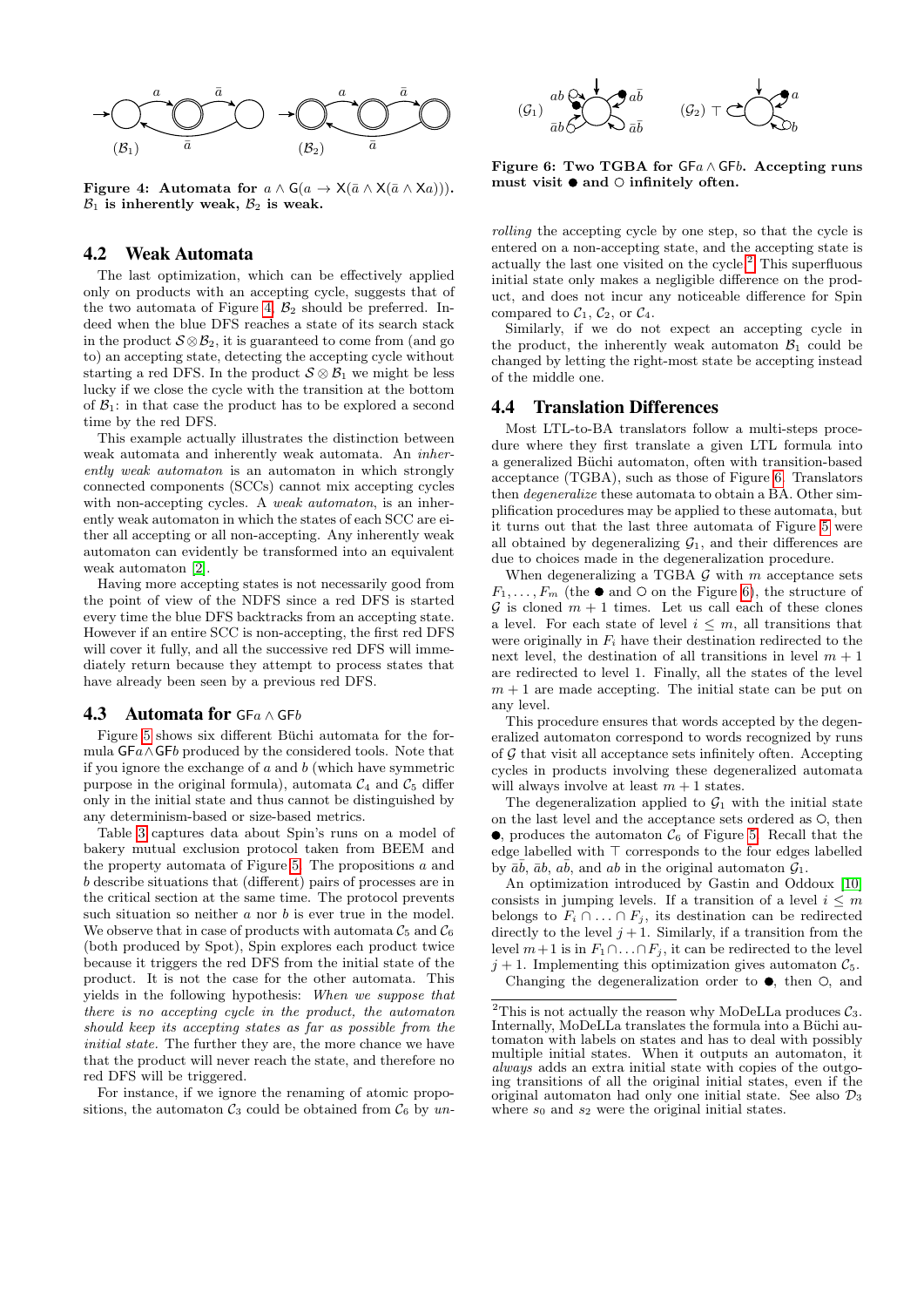

<span id="page-5-0"></span>Figure 5: Automata for  $GFA \wedge GFB$  generated by different tools and options.

Table 3: Statistics about generated automata and Spin's run on model bakery.7.pm and formula GFa ∧ GFb where a and b never occurs in the model. The corresponding automata are shown in Fig. [5.](#page-5-0)

<span id="page-5-2"></span>

|                                   |        |          | automaton size |       | statistics from Spin's execution |               |      |  |  |
|-----------------------------------|--------|----------|----------------|-------|----------------------------------|---------------|------|--|--|
|                                   | states | ndst     | edges          | trans | stored states                    | visited trans | time |  |  |
| $C_1$ Spin                        | 3      | 2        | 8              | 62    | 27531713                         | 95071k        | 88s  |  |  |
| $C_2$ LTL2BA & LTL3BA             | 3      | 3        | 6              | 57    | 27531713                         | 95071k        | 99s  |  |  |
| $\mathcal{C}_3$ MoDeLLa           | 4      | $\Omega$ | 16             | 64    | 27531714                         | 95071k        | 109s |  |  |
| $C_4$ LTL3BA (det)                | 3      | $\Omega$ | 8              | 48    | 27531713                         | 95071k        | 101s |  |  |
| $\mathcal{C}_5$ Spot & Spot (det) | 3      | $\Omega$ | 8              | 48    | 27531714                         | 190143k       | 211s |  |  |
| $\mathcal{C}_6$ Spot (no jump)    | 3      | $\theta$ | 5              | 48    | 27531714                         | 190143k       | 191s |  |  |

putting the initial states on the first level would give automaton  $C_4$ .

Often (but not in this example), jumping levels is a way to effectively avoid creating useless copies of some states. Another side effect of this optimization is that some accepting cycles may be shorter than  $m + 1$ : the change effectively keeps the automaton as close to the accepting level as possible. If we are looking for counterexamples,  $\mathcal{C}_5$  appear better than  $\mathcal{C}_6$  because its accepting cycles are shorter on the average.

We recall that the initial state of a degeneralized automaton can be put on any level. For example, Giannakopoulou and Lerda [\[13\]](#page-7-7) noticed that by changing the initial level, they could sometimes save some states, so they try to use both the first and the last level and keep the smallest automaton. In our example,  $C_4$  and  $C_5$  differ only by the choice of the initial level (and degeneralization order but this is negligible as  $a$  and  $b$  are symmetric in our problem), there is no size difference, and yet it makes a huge difference in the running time of Spin, as discussed in the previous section.

Another translation difference evidently comes from the difference between the generalized automata obtained from the LTL formula. In our case  $C_4$ ,  $C_5$ , and  $C_6$  were obtained from  $\mathcal{G}_1$  while  $\mathcal{C}_1$  and  $\mathcal{C}_2$  were obtained from  $\mathcal{G}_2$ . (The difference with Spin  $(C_1)$  is that it does no level jumping from the accepting state.) The difference between  $\mathcal{G}_1$  and  $\mathcal{G}_2$  is caused by choices made during the translation to favor deterministic states in the case of  $\mathcal{G}_1$ . In our example of Table [3,](#page-5-2) this improved determinism makes no difference since  $a$  and  $b$  are never true in the model.

#### <span id="page-5-1"></span>**4.5 Automata for**  $\neg$ (GFa  $\rightarrow$  GFb)

We now focus on another concrete case:  $\neg(GFa \rightarrow GFb)$ on mutex protocols. The formula without negation describes that if some process visits infinitely often the critical section, it infinitely often leaves it—this property holds in model peterson.4.pm and therefore Spin has to build a whole product to find that it contains no accepting cycle.

Table [4](#page-6-0) shows a series of experiments of verification of the model peterson.4.pm against this formula, using different tools to obtain a Büchi automaton.

In this case, each tool produces a different automaton, as shown in the first part of Figure [7.](#page-6-1) Note again that automata  $\mathcal{D}_2$  and  $\mathcal{D}_4$  cannot be distinguished only by determinism and size metrics (see Table [4\)](#page-6-0). They differ only in the target of the outgoing edge of  $s_0$ , yet we observe a significant difference in Spin's behaviors.

We actually use 12 different automata for this formula. The first seven of the table are generated by the considered tools. The other are handwritten by modifying the previous automata to explore which aspects of the automata make a significant difference in Spin's behavior as described further.

 $\mathcal{D}_8$  is adapted from  $\mathcal{D}_6$  by changing the degeneralization level on which we enter the SCC.  $\mathcal{D}_9$  keeps the strong initial guard of  $\mathcal{D}_6$  but then uses the accepting SCC of  $\mathcal{D}_2$ .  $\mathcal{D}_{10}$  is a mix of  $\mathcal{D}_6$  and  $\mathcal{D}_2$  to observe the influence of the guards  $\bar{a}\bar{b}$  compared to  $\bar{b}$ .  $\mathcal{D}_{11}$  is a version of  $\mathcal{D}_2$  in which the SCC is made deterministic as in  $\mathcal{D}_6$ . Finally,  $\mathcal{D}_{12}$  fixes  $\mathcal{D}_5$  by removing the spurious  $s_i$ .

Based on Table [4](#page-6-0) we can group these automata in three categories, listed from the best to the worst with respect to Spin's performance. Before we discuss these categories, it is important to notice that in a model where  $a$  means the process is in the critical section and b means the process leaves the critical section, we can expect most of the state space to be labelled by  $\bar{a}\bar{b}$ .

 $\mathcal{D}_6, \mathcal{D}_7, \mathcal{D}_8, \mathcal{D}_9$  Automata with the smallest number of transitions. Note that the *no jump* version  $(\mathcal{D}_7)$  and the one with a non-deterministic SCC  $(\mathcal{D}_9)$  both yields a few more states and transitions in the product, but the difference is not significant. The key property of these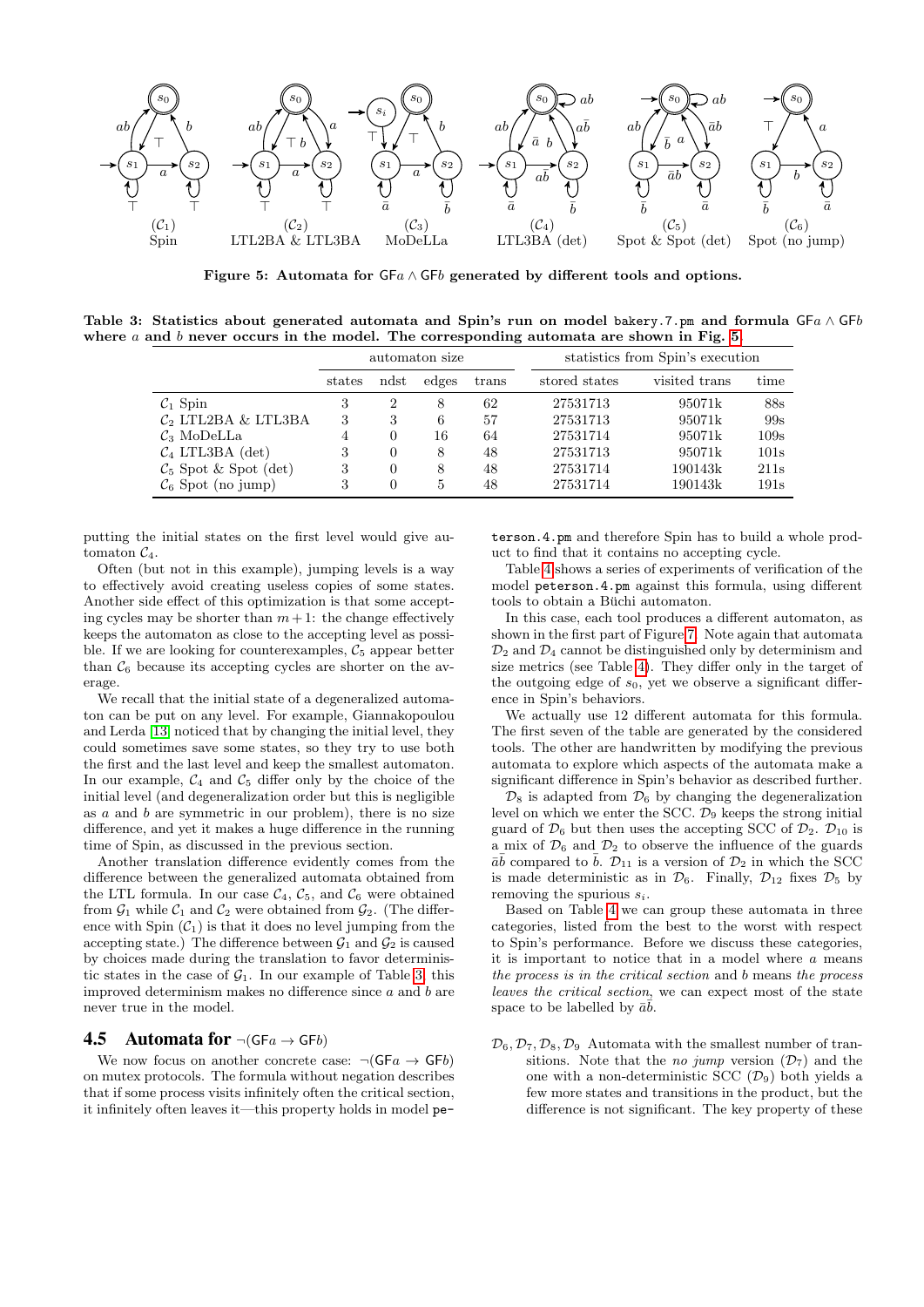

<span id="page-6-1"></span>Figure 7: Automata for the formula  $\neg(GFa \rightarrow GFb)$ .

Table 4: Statistics about generated automata and Spin's run on the empty product between model peterson.4.pm and formula  $\neg(GF_a \rightarrow GF_b)$ . The corresponding automata are shown in Fig. [7.](#page-6-1)  $\overline{a}$ 

<span id="page-6-0"></span>

|                                |        |                | automaton size |       | statistics from Spin's execution |               |        |  |  |  |
|--------------------------------|--------|----------------|----------------|-------|----------------------------------|---------------|--------|--|--|--|
|                                | states | ndst           | edges          | trans | stored states                    | visited trans | time   |  |  |  |
| $\mathcal{D}_1$ Spin           | 3      | $\overline{2}$ | 6              | 12    | 1577846                          | 7680k         | 6.04s  |  |  |  |
| $\mathcal{D}_2$ LTL2BA         | 3      | 3              | 6              | 12    | 1577440                          | 7684k         | 5.95s  |  |  |  |
| $\mathcal{D}_3$ MoDeLLa        | 5      | $\overline{2}$ | 8              | 18    | 1580893                          | 7670k         | 6.13s  |  |  |  |
| $\mathcal{D}_4$ LTL3BA         | 3      | 3              | 6              | 12    | 2299250                          | 15583k        | 12.10s |  |  |  |
| $\mathcal{D}_5$ LTL3BA (det)   | 4      | 1              | 7              | 14    | 2297625                          | 15561k        | 12.00s |  |  |  |
| $\mathcal{D}_6$ Spot           | 3      | 1              | 6              | 9     | 848641                           | 2853k         | 2.26s  |  |  |  |
| $\mathcal{D}_7$ Spot (no jump) | 3      | 1              | 5              | 9     | 852094                           | 2863k         | 2.34s  |  |  |  |
| $\mathcal{D}_8$                | 3      | 1              | 6              | 9     | 848641                           | 2853k         | 2.43s  |  |  |  |
| $\mathcal{D}_9$                | 3      | 3              | 6              | 11    | 852094                           | 2878k         | 2.43s  |  |  |  |
| $\mathcal{D}_{10}$             | 3      | 1              | 7              | 10    | 1575844                          | 7658k         | 7.38s  |  |  |  |
| $\mathcal{D}_{11}$             | 3      | 1              | 6              | 10    | 1577440                          | 7657k         | 7.07s  |  |  |  |
| $\mathcal{D}_{12}$             | 3      | 1              | 6              | 10    | 2297625                          | 15561k        | 12.30s |  |  |  |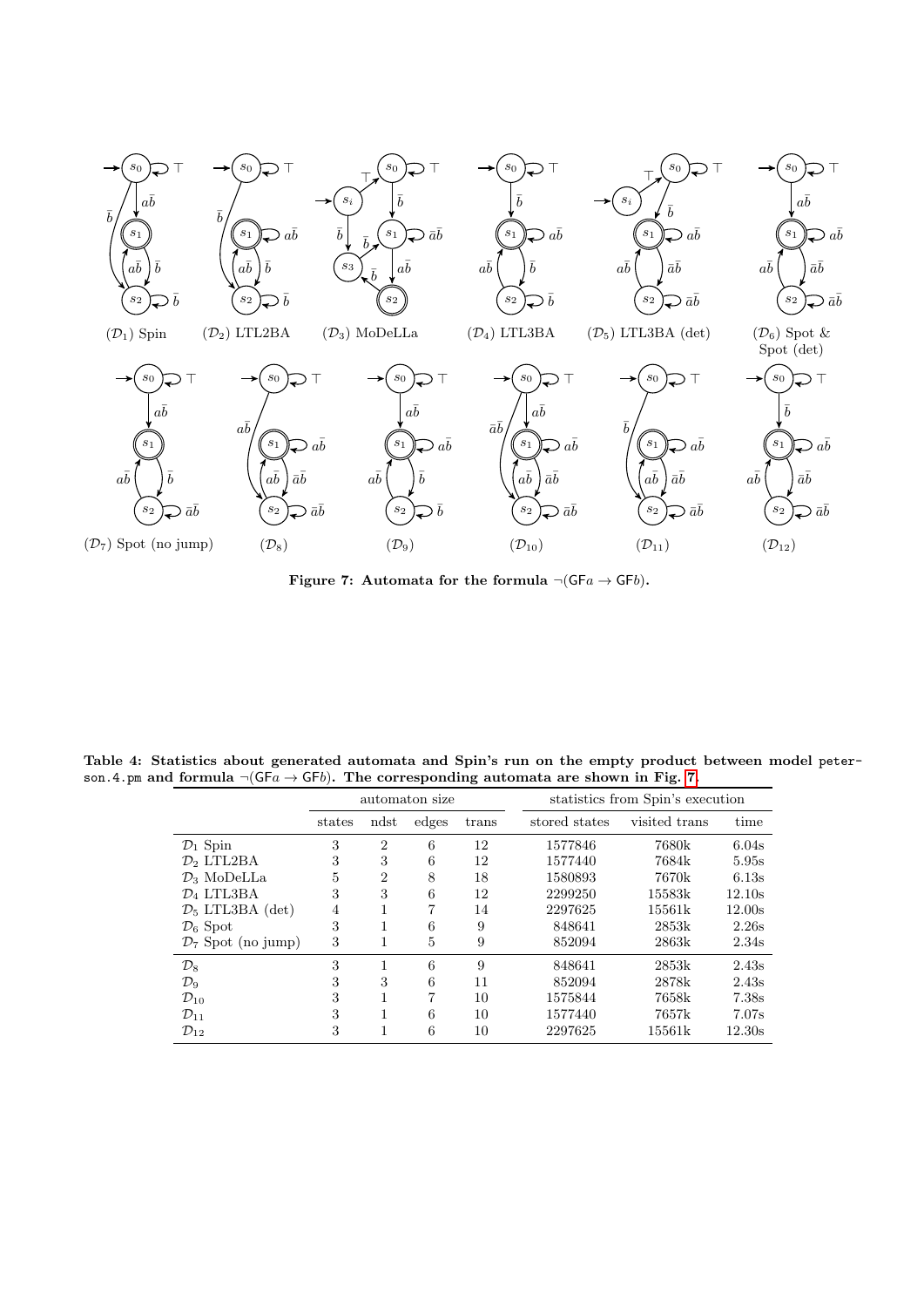automata is that they can leave state  $s_0$  only by reading  $a\bar{b}$ , whereas other automata are more permissive.

- $\mathcal{D}_1, \mathcal{D}_2, \mathcal{D}_3, \mathcal{D}_{10}, \mathcal{D}_{11}$  All these automata exhibit more nondeterminism on state  $s_0$  and will enter the accepting SCC even after reading  $\bar{a}\bar{b}$ . However when this happens, they do not reach the accepting state before  $a\bar{b}$ is read, so this limits the number of red DFS.
- $\mathcal{D}_4, \mathcal{D}_5, \mathcal{D}_{12}$  These automata go from  $s_0$  to the accepting state  $s_1$  each time they read  $\bar{a}\bar{b}$ . This both makes the product unnecessarily large, but it also force many calls to the red DFS every time a product state with property automaton state  $s_1$  is backtracked. The nondeterminism in accepting SCC of  $\mathcal{D}_4$  causes it to visits only slightly more states than the other two automata.

A comparison of automata  $\mathcal{D}_6$  and  $\mathcal{D}_{11}$  and their impact to Spin's performance show that the hypothesis of Section [4.3](#page-4-0) cannot be used alone to select the best automaton. Indeed,  $\mathcal{D}_6$  outperforms  $\mathcal{D}_{11}$  even if the distance from the initial to the accepting state is shorter in  $\mathcal{D}_6$ . Here the more restrictive label of transition  $(s_0, s_1)$  in  $\mathcal{D}_6$  plays an important role as well.

To sum up, if we suppose that there is no accepting cycle in the product, the automaton should

- 1. keep accepting states as far as possible from the initial state (compare  $\mathcal{D}_{11}$  to  $\mathcal{D}_{12}$ ) and
- 2. use more restrictive labels (compare  $\mathcal{D}_6$  to  $\mathcal{D}_{12}$ )

in order to make the accepting states as hard to reach as possible. Moreover, make use of more restrictive labels can also help to reduce the product.

An appropriate metric taking these two factors into account, as well as an LTL-to-BA translation reflecting these hypotheses, are topics for our future research.

### 5. CONCLUSION

LTL-to-BA translators have several degrees of freedom when producing automata. Some of these choices have effects on the product with a system to be verified and also to the emptiness check of the product. However, these effects are difficult to predict. So far, most authors of LTL-to-BA translation tools have measured the performance of their tools by looking at the size of the output, sometimes also by looking at the size of products with random state spaces.

While building a small product generally helps the emptiness check, we have provided evidence that the size of  $\mathcal{A}_{\neg\varphi}$ and even the size of  $S \otimes A_{\neg \varphi}$  does not always correlate to the performance of the emptiness check of  $S \otimes A_{\neg \varphi}$ . For instance, as Spin uses a Nested DFS, the locations of accepting states of  $A_{\neg \varphi}$  can have a dramatic impact to Spin's running time.

When a system S satisfies  $\varphi$ , i.e.,  $S \otimes A_{\neg \varphi}$  contains no accepting cycle, the best automaton for Spin to verify it should have accepting states that are hard to reach from the initial state, as it will lessen the chance that a red DFS is started. We observed that such a choice can be made during the degeneralization procedure, or by unrolling some accepting cycles.

On the contrary, if  $S \otimes A_{\neg \varphi}$  contains an accepting cycle, Spin can find it faster if the accepting states of  $A_{\neg\varphi}$  are easy to reach from the initial state and the accepting cycles

are short. Furthermore, the emptiness check can use an optimization if the automaton is weak.

We plan to examine these suggestions and potentially integrate them in future versions of our translators. Furthermore, we plan to devise a set of heuristics to select the best automaton of a given set of candidates. Clearly, LTL-to-BA translators should tune their output according to the purposed use of the BA: a BA used for bug finding need not to be the same as a BA used to prove correctness. Here we focused on the Nested DFS implementation of Spin, but many other emptiness checks exist. For instance, some emptiness checks based on the enumeration of SCCs are insensible to the location of accepting states on a cycle, so our suggestions should not be generalized blindly.

Another point that can be influenced by the property automaton is the size of the counterexample generated. The question of finding an automaton that is optimal from this point of view is left open by Gastin et al. [\[11\]](#page-7-11).

#### References

- <span id="page-7-4"></span>1. T. Babiak, M. Křetínský, V. Řeehák, and J. Strejček. LTL to Büchi automata translation: Fast and more deterministic. In TACAS'12, vol. 7214 of LNCS, pp. 95–109. Springer, 2012.
- <span id="page-7-12"></span>2. B. Boigelot, S. Jodogne, and P. Wolper. On the use of weak automata for deciding linear arithmetic with integer and real variables. In  $IJCAR'01$ , vol. 2083 of LNCS, pp. 611-625. Springer, 2001.
- <span id="page-7-2"></span>3. E. M. Clarke, O. Grumberg, and D. A. Peled. Model Checking. The MIT Press, 2000.
- <span id="page-7-6"></span>4. J.-M. Couvreur. On-the-fly verification of temporal logic. In FM'99, vol. 1708 of LNCS, pp. 253–271, Sept. 1999. Springer.
- <span id="page-7-1"></span>5. C. Dax, J. Eisinger, and F. Klaedtke. Mechanizing the powerset construction for restricted classes of ω-automata. In ATVA'07, vol. 4762 of LNCS. Springer, Oct. 2007.
- <span id="page-7-9"></span>6. A. Duret-Lutz. Manipulating LTL formulas using Spot 1.0. In ATVA'13, vol. 8172 of LNCS, pp. 442–445, Oct. 2013. Springer.
- <span id="page-7-5"></span>7. A. Duret-Lutz. LTL translation improvements in Spot 1.0. International Journal on Critical Computer-Based Systems, 5(1/2):31–54, Mar. 2014.
- <span id="page-7-8"></span>8. A. Duret-Lutz and D. Poitrenaud. SPOT: an Extensible Model Checking Library using Transition-based Generalized Büchi Automata. In  $\overline{MASCO}TS'04$ , pp. 76–83, Oct. 2004. IEEE Computer Society Press.
- <span id="page-7-0"></span>9. K. Etessami and G. J. Holzmann. Optimizing Büchi Automata. In CONCUR'00, vol. 1877 of LNCS, pp. 153–167. Springer, 2000.
- <span id="page-7-3"></span>10. P. Gastin and D. Oddoux. Fast LTL to Buchi automata ¨ translation. In CAV'01, vol. 2102 of LNCS, pp. 53–65, 2001. Springer.
- <span id="page-7-11"></span>11. P. Gastin, P. Moro, and M. Zeitoun. Minimization of counterexamples in SPIN. In SPIN'04, vol. 2989 of LNCS, pp. 92–108, Apr. 2004.
- <span id="page-7-10"></span>12. J. Geldenhuys and A. Valmari. More efficient on-the-fly LTL verification with Tarjan's algorithm. Theoretical Computer Science, 345(1):60–82, Nov. 2005.
- <span id="page-7-7"></span>13. D. Giannakopoulou and F. Lerda. From states to transitions: Improving translation of LTL formulæ to Büchi automata. In FORTE'02, vol. 2529 of LNCS, pp. 308–326, Nov. 2002. Springer.